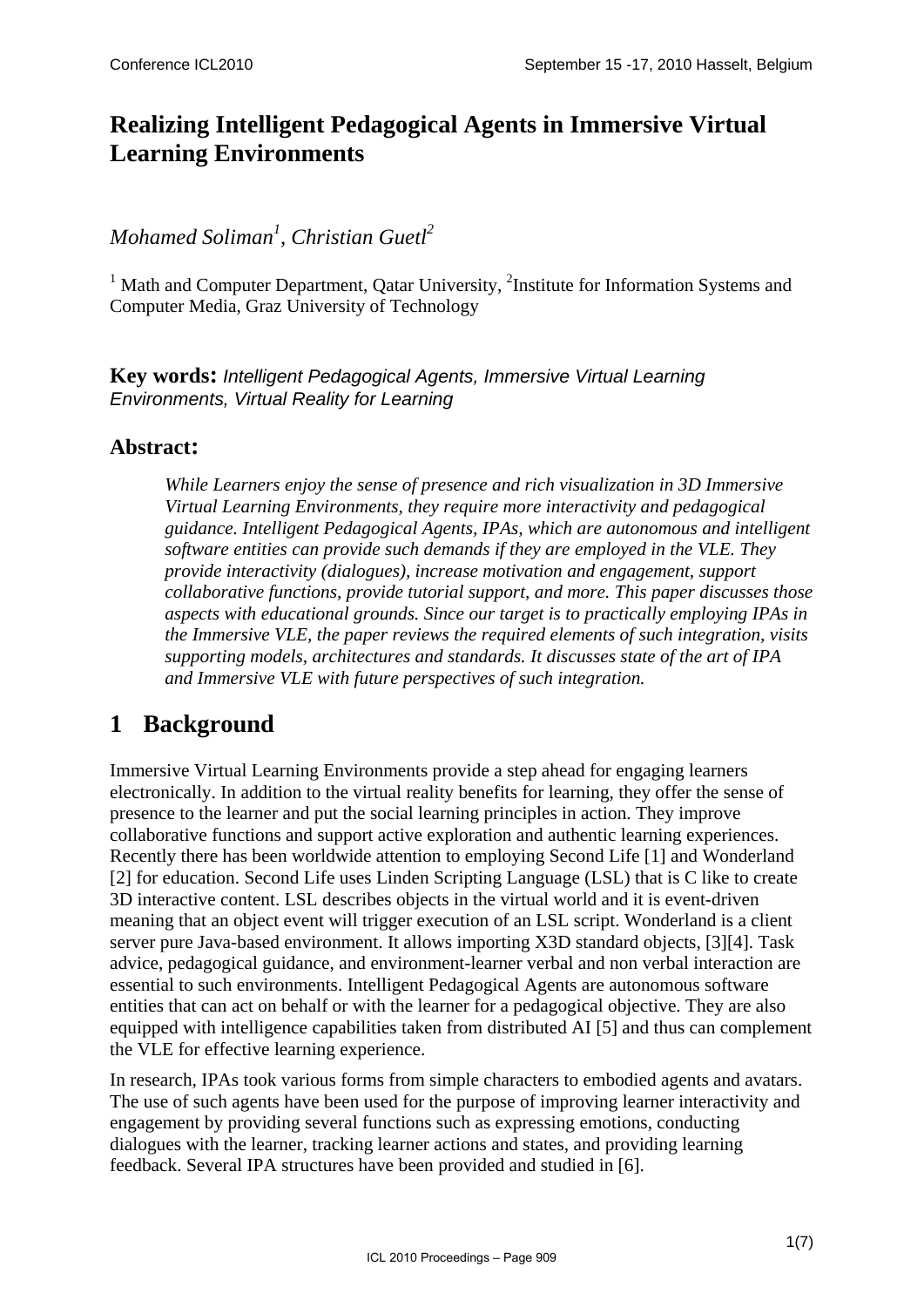Realizing IPAs in the 3D VLE is not an easy task as it considers several factors including pedagogy, learning environment constraints - current and future functions, architectures, technologies and more, but it helps in the road map for effective learning in the environment. Our purpose is seeking the best model that suits our purpose of elevating educational functions of the immersive VLE to the learner by the means of IPAs working in this special environment.

The paper is organized as follows: Section 2 discusses relevant factors for immersive virtual learning environments and related 3D standards. Intelligent Pedagogical Agents, their learning functions, and relevant work are discussed in section 3. Section 3 also illustrates agent design factors. Section 4 shows the potential for IPA's adoption in immersive virtual learning environments, its requirements, and proposes a conceptual view. Section 5 gives a conclusion and our direction of work.

### *2* **Reviewing** *Software Architectures and Standards*

### *2.1 Immersive Virtual Learning Environments and Virtual Objects*

Some standards have been used for immersive virtual environmnents. For example VRML, which is the Virtual Reality Modeling Language [\[3\]](#page-5-2) and X3D. Some other examples from project Wonderland and Second Life provide example practical implementations. 3D representations in Virtual worlds are adopted by the use of a sclable object model by using the Virtual Reality Modeling Language, VRML. VRML supports URLs meaning that the user can select a part of the the 3D object to navigate to a website. VRML provides the environment objects and supports their animation as well. X3D is an XML like format for representing 3D objects [\[4\].](#page-5-3) X3D is used to create objects in those virtual worlds such as Second Life and project Wonderland. The use of X3D object format promotes reuse of objects and help in the scalability of the virtual world. The self-describing ability of those objects, if well utilized, can support learning functions and thus can also promote active learning through exploration. Furthermore, virtual worlds are evoloving from multi-user gaming anvironments which provide user representation through avatars. Avatars can be human-like animations to represent the learner in the environment. Immersive VLEs rely on the coexistence of learners in the environment and therefore are supported by social-constructivism for learning. Users in those environments enjoy multi-channel communication as well.

Constructing an immersive 3D learning environment and giving avatar abilities although give the sense of immersion and create the immersion pedagogy to improve learnering, several pedagogical services are still needed. Further potentional learning scenarios can be developed on top of the available virtual world. Another contributing factor is the potential scale of the virtual world and the volume of possible undiscovered learning resources given the millions of contributing users to those environments. Also, Immersive Virtual Learnining Envionments provide learning opportunities that rely on active exploration. One major design factor for virtual worlds such as second life is the scalability of resources and users. This implies a potential for massive learning resources to exist and to be explored (active learning). In other words, the immersive VLE can enhance learning experiences with just in time learning is exploited. This respresents a major design factor. Therefore, we find adopting IPAs in the environment can solve those problems.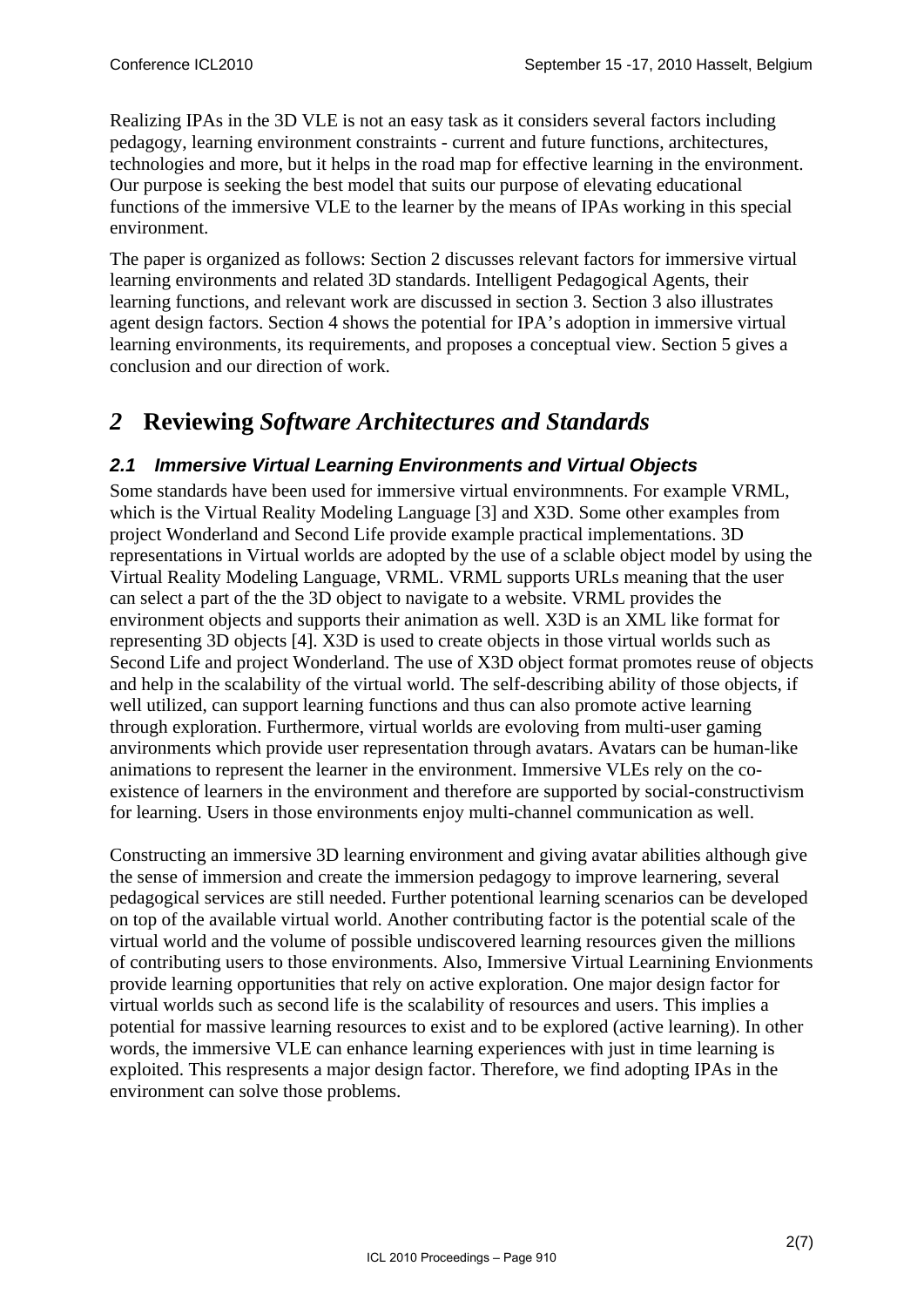#### *2.2 Learner Representation in Immersive VLE*

Most virtual worlds including Second Life and WonderLand provide avatar represenations for representing the user in the environment. The avatar has two modes of operation. The user can control the avatar if he/she is online. Also the avatar may provide offline functions. Therefore avatar to avatar interactions occur based on different propoerties that can be embedded. For the learning purpose, an example property is related to pedagogical objectives and capabilities of the learner. Intelligent Tutoring Systems, ITSs considered personalization methods to improve Web-based learning by creating adaptive learning environments based on individual learning needs and properties. Evidently, understanding the learner is crucial to effective learning. Several personalization tactics can improve the active explorations and collaborations in virtual worlds as well if the learner is well modeled in the environment and if such representation can be safely discovered and used. The research work in [\[7\]](#page-5-6) supports personalization in Virtual Environments in general through the use of Intelligent Pedagogical Agents. In this work, agents extended prior human-like characters to provide further personalized learning services such as the mentor-agent and the guide-agent [\[7\].](#page-5-6) The agent obtains information of the learner qualifications, interests, and activities through interaction and by reading the user model and act upon the learner based on those models. Personalization with IPAs should be considered as a major pedagogical design element.

### **3 Intelligent Pedagogical Agents - IPAs**

Intelligent Pedagogical Agents are autonomous software entitites with pedagogical purposes, [\[6\].](#page-5-5) Their functions include providing pedagogical guidance, tutorials, the ability to find learning resources, tracking learners progress, and aid collaborative and communicating learning functions. A main purpose is to provide a smart, pedagogical-aware and personalized learner-environment interaction. Therefore, it is crucial that integrating IPAs in the immersive environment should facilitate those functions. The immersive VLE is expected to be scalable with numerous learning resources as mentioned above. This provides advantages if the content is personalized to the learner depending on his needs and abilities. i.e. to have contolled active explorations in the environment rather than random ones. If the environment is scalable (see second life for example) to encourage users contributions with learning resources, one can conclude that design concerns exist. For example, considering reliability of the learning content, having combatabiliy of learning resources, language, and cultural issues. Adding constraints to the design elements of the VLE does not solve those problems but can complicate and then hinders the environment scalability. The use of intelligent agents rather can overcome those obstacles to discover and present reliable, consistent, and cultural-safe resources and scenarions in those environments. Other agents (or the same ones) can be working in the background to support group communication and learning which is one of the major advantages of the VLE that brings distant learners closer. Agents can support this as well in the environment [\[5\]](#page-5-4).

Design of the IPA should consider several aspects including interactivity, dialogues with the learner in different forms, emotions, pedagogy, and collaborative functions [\[5\].](#page-5-4) Irrespective of the VLE aspects, Intelligent Pedagogogical Agents have several dimensions of design considerations:

Learner-IPA interaction elements: IPA provide a smart user interface. As shown in [\[6\]](#page-5-5) IPA can be a character that can provide gesture, provide smart moves to attract attention, and speak to the learner. IPAs are considered effective to improve the sense of presence in the immersive VLE and improves motivation. Several works include dialogue abilities as well.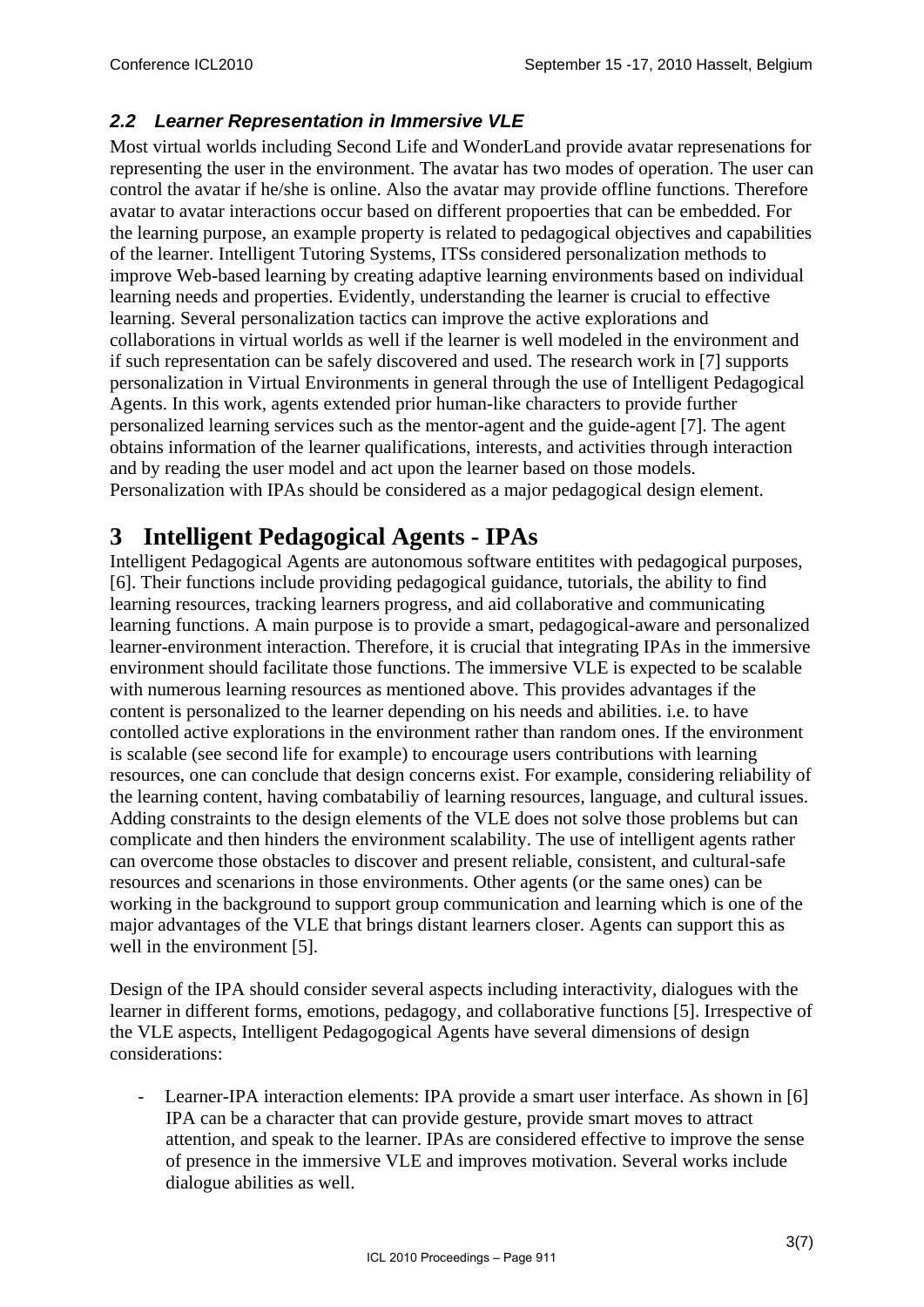- Agent Design: For the IPA to represent the learner in the environment, personalization propoerties are considered. For example, the ability to interact with a learner profile. Pedagogical goals are given to the agent.
- Multi-Agent Design: Agents are autonomous and intelligent software entities. Providing smart pedagogical functions are needed in the environment. Thus the agent design should consider those elements. An Agent-oriented design is needed to allow distribiuted intelligence and cognition abilities.
- Interaction with the environment objects. It is the ability of the agent to read a 3D object in the environment (X3D for example), present , and follow up on the relevant learning goals. The pedagogical agent can play a major educational role by interacting with self-describing 3D objects to aid learning, extending the avatar roles in [\[8\]](#page-6-0).

IPAs inherit properties from multi-agent systems which is a field of Distributed AI. Here we are concerned with how the agent will interact with the learner, with the environment with other agents, and and how pedagogical functions are conveyed by the agent to the learner. Other functions include motivation and engagement of the learner. How the IPA will provide navigation giudance to the learner? And what are the technogies and structurs supporting IPAs?

### *3.1 Agent-based Design*

An Agent-based design is a major design decision. One important demand of learning in virtual worlds is improving collaborative learning. An agent-based architecture can be the glue to link learners together and help achive group learning goals. An intelligent agent-based model can help to resolve the following [\[5\]](#page-5-4):

- 1. Help in discovering peers online and provide best group formation
- 2. Help in multi-channel communication and facilitate social interactions
- 3. Aid in setting group-learning goals and resolve conflicts among the group
- 4. Monitor unhealthy interactions among the group

An individual Intelligent pedgagical agent can have the follwing characteristics

- 1. Visual appearance and interactivity with the learner. The visual apperance of the the Agent is important in engaging the learner and keeping the learner attention. Providing a smart Human-Computer Interaction with the world through an interactive character/avatar helps in the visual representation of the environment, improves interactivity and keeps the learner engaged. It also helps learners to discover learning resources. One such scenatio is a learner looking for a specific tutorial on a subject matter. Both factors contribute to improving the sense of presence in the environment and thus making an effective learning experience.
- 2. Automous and Intelligent Pedagogical behaviour Other pedagogical properties of the agent include pedagogical properties such as providing smart guidance in the massive learning resources, provide lesson plans, organize resources in a way that is suitable to the learner. While personalization supports learning, the pedagogical agent will be the midlle point between the learner and the environment for achieving this personalization. The pedagogical agent will be able to provide several personalized learning services based on a stored learning profile for example.

In Multi-agent systems instead, each agent acts in the environment and interacts with other agents to achieve an encoded goal. Therefore, agents negotiate objectives among themselves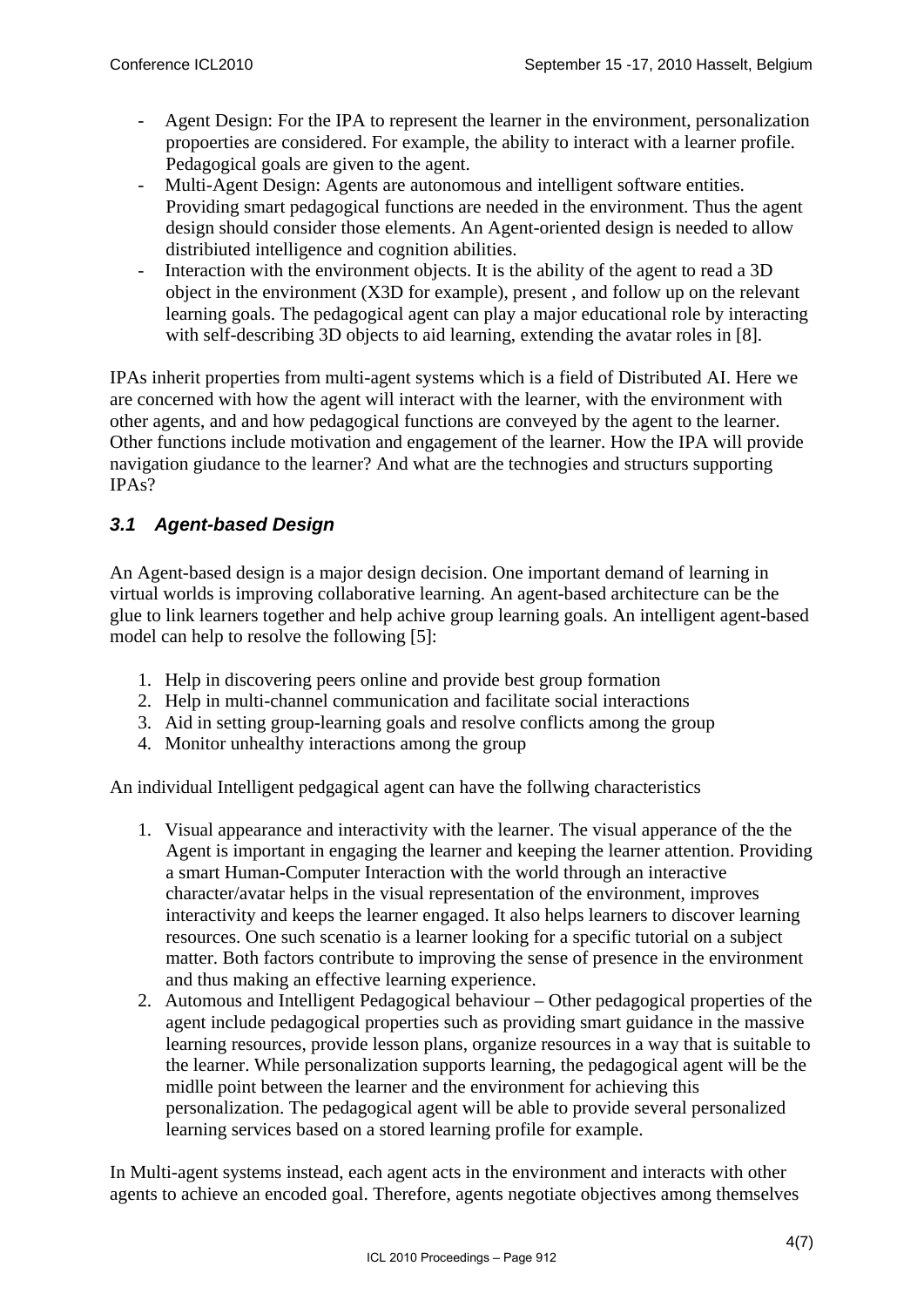and resolve conflicts. They have such autonmous behavior in the environment.The use of agent communication can be a background mechanism to aid to user communication. Agents can interact in the environment via an agent communication language such as FIPA-ACL, [\[8\].](#page-6-0) FIPA itself is an IEEE supported standard for multi-agent systems. The research work in [\[10\]](#page-6-1) developed personalized pedagogical agents based on FIPA.

Currently several virtual worlds are evolving as seperate worlds while there are minor efforts to link them. IPAs can be considered for bridging the learning between seperate worlds (federated virtual worlds) as well.

### **4 IPAs in Immersive VLE**

Some related research works targeted employing the MAS model in 3D Virtual Worlds. The work in [\[11\]](#page-6-2) provided a proof-of-concept of an agent architecture that works in VRML-based Virtual Worlds. Benefits of this model include reasoning abilities and the ability of extension to improve collaborative work. In this work the agent is an autonomous avatar that can find his way in a 3D maze. For the the project of River City in Virtual Singapura, authors in [\[12\]](#page-6-3) recognize the importance of employing an agent-based model that uses goal-net architecture. A goal-net a heirarchy of goals that agents need to go through in order to achieve a bigger goal. In this project the avatar is equipped with goal-net agents, see [Figure 1](#page-4-0).



Figure 1: Agent Controlled 3D Avatars in River City, from [12]

<span id="page-4-0"></span>Furthermore, work in [\[13\]](#page-6-4) denoted the importance of employing an MAS model in the VLE for learning architectures to achieve several gains relevant to the sociability nature of the environment. It also denoted its importance for the cooperation in the environment. It coincides with our work towards collaborative learning functions in the distributed learning environment by means of Intelligent Agents.

Our study suggests a cocnceptual view of the IPA working in an immersive VLE to reflect new possible scenarios for learning in the environment and to provide intelligent pedagogical functions in the immersive environment. It considers the following aspects:

- 1. IPA functions and structures an IPA model
- 2. The learning services the VLE will provide the VLE components model
- 3. The learner model
- 4. Pedagogical model
- 5. Possible interactions for a pedagogical objective
	- a. IPA-Learner : for learning functions and supporting collaborations
	- b. IPA-VLE
	- c. Learner-VLE for active learning functions
	- d. Others; Learner-Learner or IPA-IPA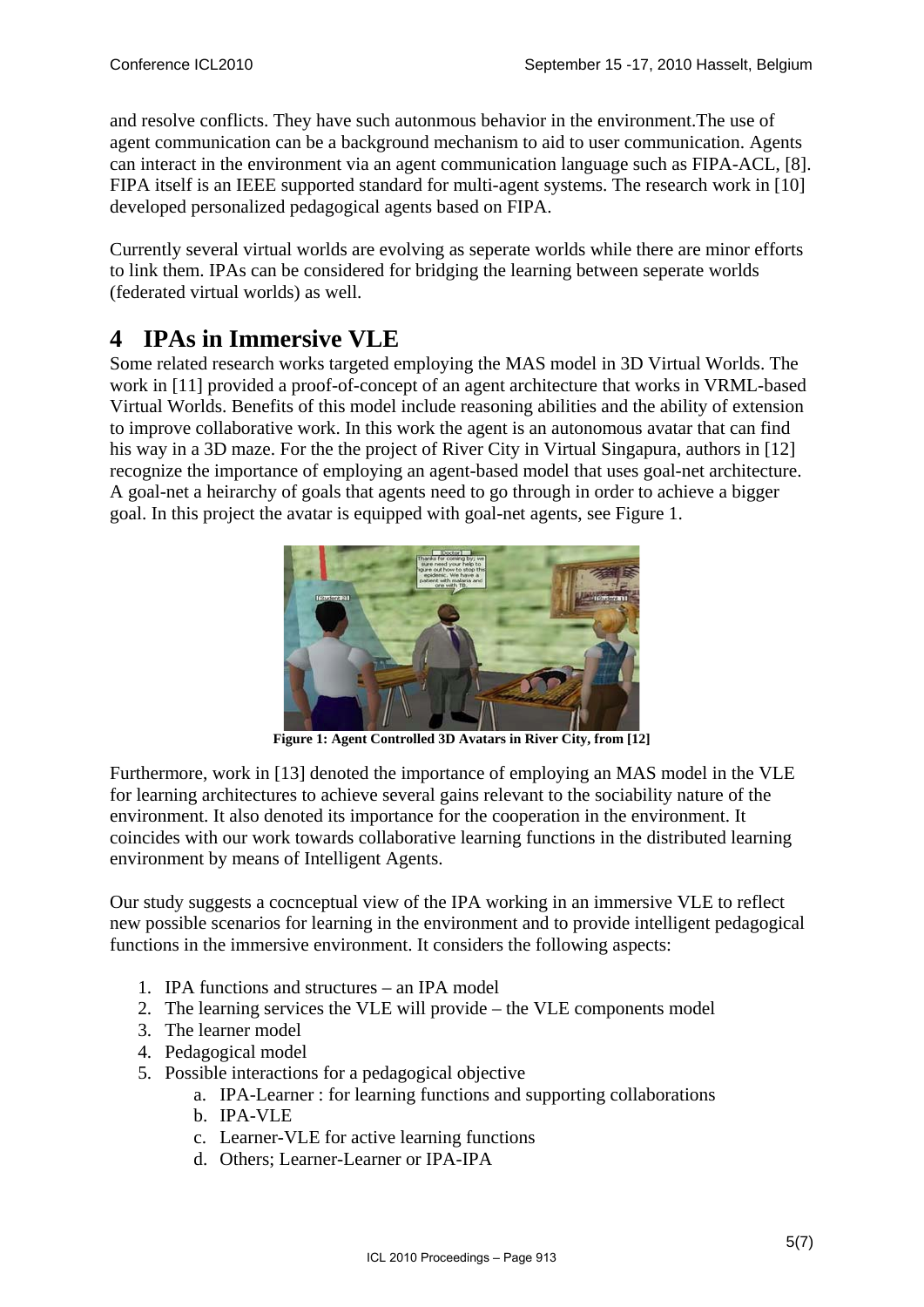Therefore, we propose and agent model to complement the virtual world environment to consider the following:

- Agent individual roles:
	- o An avatar (user) is a visual representation that can interact with other avatars / agents.
	- o Indvidual non-visual agents can provide pedagogical services to the learner such as information about learning 3D models (lab device for example).
	- o Other visual pedagogical agents have a teaching /tutrial roles. Those are avatar like characters but they are autonomously non-controlled by an learner with the possibility of being controlled by human instructors instead. A visual agent may be associated (or be able to interact) with VRML objects to provide a tutorial (simulation) of assembling an object or replay certain steps of an experiement by interacting with the learner. A Intelligent pedagogical agent might be able to create a a 3D learning object on the fly.
- Multi-agents can form societies of learning to cooperate to form bigger goals (making a big building for example).

#### **Conclusion**

This paper presents an on going study direction of physically implementing agent functions in Immersive Virtual Learning Environments and check implementation possibilities. Immersive Virtual Learning Environments should be different from regular virtual worlds by having rich learning services and capabilities by means of intelligent pedagogical agents. In analogy to real worlds where people can watch a buidling but need teachers to give them knowledge on the building process, in virtual worlds users need pedagogical guidance and tutorials to get the required knowledge. Adding pedagogical functions with multi-agent intelligence to those environments is expected to improve learning experience for learners. Thus the arhitectures and standards of current environments have been visited and the requirements of agents have been investigated. The paper visited models that attempted to integrate agent and IPAs in those environments.

We suggest an architrecture that consideres the requirement a component (object) based atrchitecture that integrates VRML/X3D requirements with an a multi-agent implementation and include the the pedagogical functions of IPAs. Therefore, our future work is targeting implementing the agent-based model to support pedagogical functions described in the virtual world. The FIPA environment is suggested for an intelligent agent environment and project wonderland or SecondLife for Virtual World implementation. We also propose to further equip the avatar with intelligent agent functions.

#### **References:**

- <span id="page-5-0"></span>[1] Second Life, [http://www.secondlife.com](http://www.secondlife.com/) (Accessed August 2010).
- <span id="page-5-1"></span>[2] Open Wonderland Project, openwonderland.org (Accessed August 2010).
- <span id="page-5-2"></span>[3] Web 3D Consortium,<http://www.web3d.org/> (Accessed August 2010).
- [4] X3D, <http://www.web3d.org/x3d/>(Accessed August 2010).
- <span id="page-5-4"></span><span id="page-5-3"></span>[5] Soliman, M.; Guetl, C. (2010). Review and Perspectives on Intelligent Multi-Agent Systems' Support for Group Learning", ED-MEDIA 2010, June 2010, Toronto, Canada.
- <span id="page-5-5"></span>[6] Soliman, M.; Guetl, C. (2010). Intelligent Pedagogical Agents in Immersive Virtual Learning Environments: A Review, MIPRO 2010, May 2010, Opatija, Croatia.
- <span id="page-5-6"></span>[7] Ashoori, M. et al. (2009). Pedagogical Agents for Personalized Multi-user Virtual Environments. Int. J. Engng. Ed. Vol. 25, No. 4, pp. 772-776, 2009.